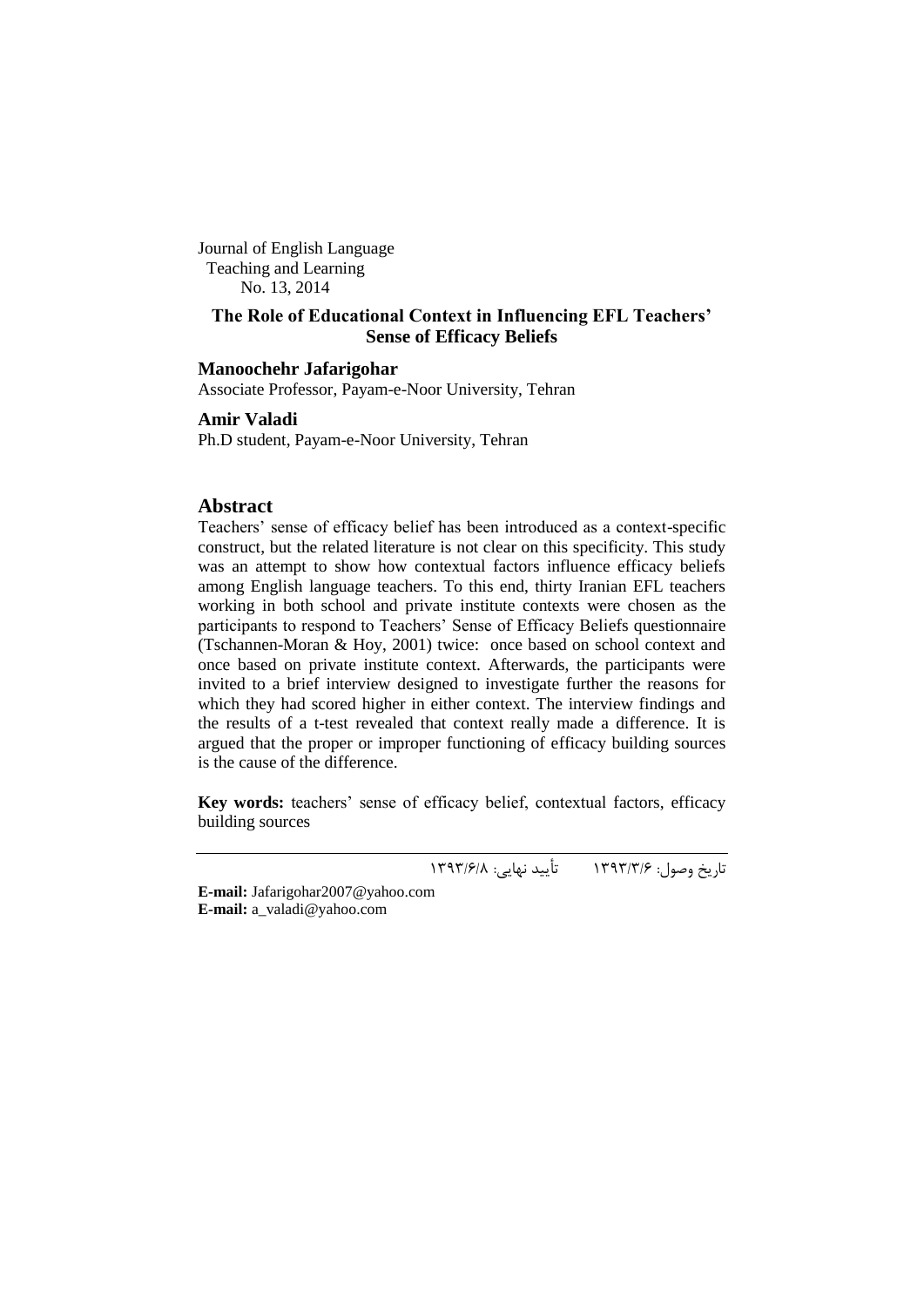# **Introduction**

The history of English language teaching (ELT) in Iranian schools dates back to the time when the ministry of education was formally established in 1964. During its lifetime in Iran, ELT has been in relative progress reflected in changes made to the schoolbooks, attention to research findings, modifications in teacher training programs, etc. However, Iranian students" average score in English as a school subject is not indicative of the progress (Abasi, Ahmadi, & Lotfi, 2009; Amini & Heidari, 2013; [Kalantari](http://www.medu.ir/) & Gholami, 2012). Things get worse when communicative functions of English are addressed to the extent that students graduating from Iranian state schools, after about seven years of instruction in English, are not able to cope with situations where rudimentary communicative language competence is necessary (Abasi, et al., 2009; Amini & Heidari, 2013). This has been realized by the parents, and caused them to rush towards private language institutes to compensate for the shortage. The rush is so great that only one of these private institutes (the ILI) has about a million language learners (visit http:// [www.ili.ir\)](http://www.ili.ir/) most of whom are the students having courses in general English in state school at the same time.

Whatever the reasons, the parents' rush towards private language institutes indicates that the private language institutes have been more successful in bringing about satisfaction among students and their families in terms of language learning. It appears that a big share of this success, like any other pedagogical achievement, possibly has to do with the English language teachers working in such institutes. But the point is that many of the teachers who teach in these institutes are simultaneously teaching in state schools indicating that, probably, the mentioned teachers function differently and more fruitfully when teaching in these institutes, something that this study tries to shed more light on with reference to Bandura"s sense of efficacy belief theory (Bandura, 1997).

Bandura (1997) argues that beliefs tend to be translated into actions and, as a result, are capable of human agency, or intentional pursuit of courses of action. Human agency functions in a process called triadic reciprocal causation. Reciprocal causation is a multi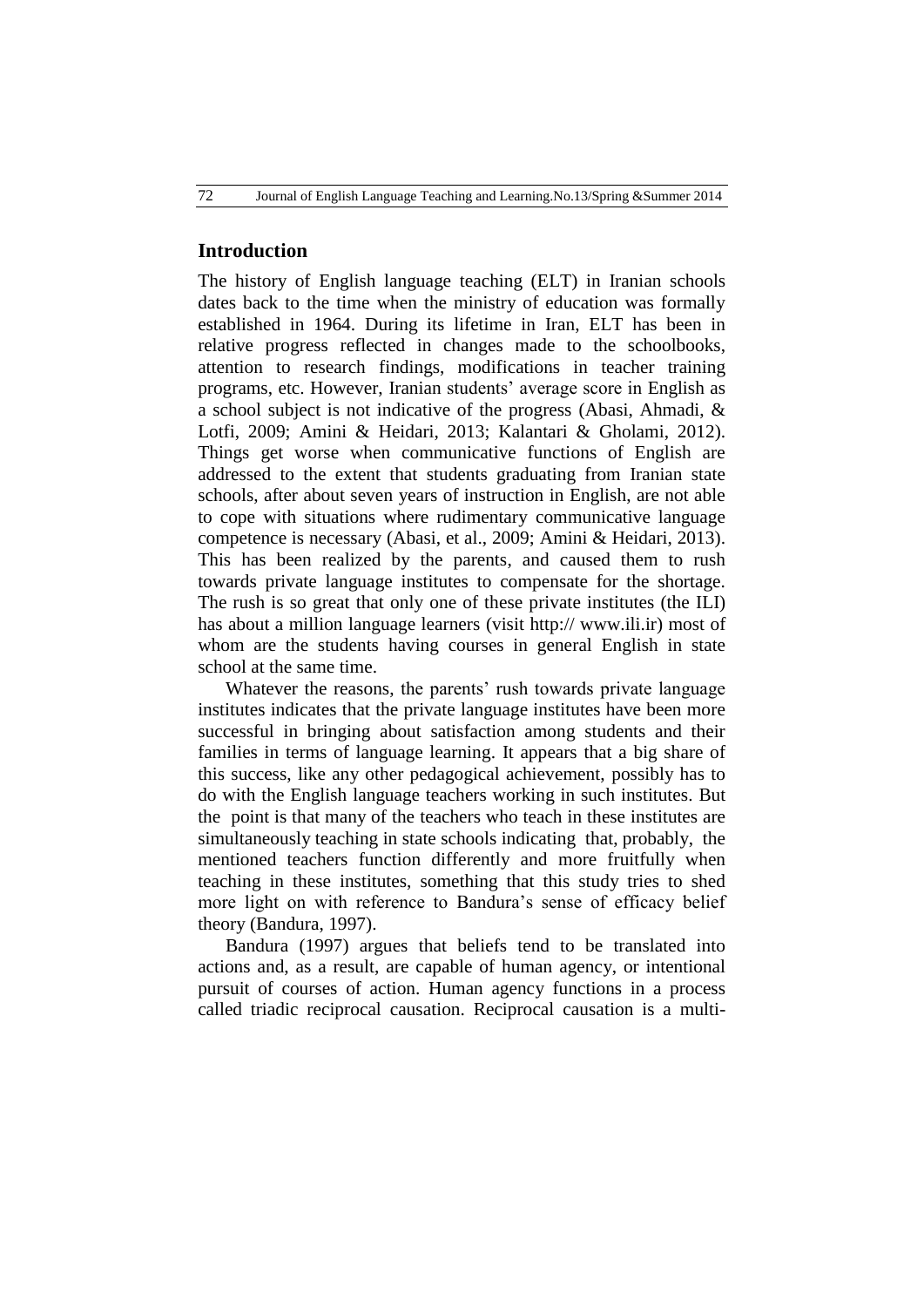directional model that suggests that our agency results in future behavior as a function of three interrelated forces: environmental influences, our behavior, and internal personal factors such as cognitive, affective, and biological processes. This trinity (a) mutually influences its members, (b) determines what we come to believe about ourselves, and (c) affects our choices and actions (Bandura, 1997).

Tschannen-Moran and Woolfolk Hoy (1998) tried to bring Bandura's ideas into educational settings and proposed teachers' sense of efficacy defined as teachers" judgment of their capabilities to bring about desired outcomes of students' engagement and learning, even among those students who may be hard to understand or unmotivated. Teachers" beliefs determine their actions, as Pajares (1996) believes that the beliefs that individuals hold about their abilities and about the outcome of their efforts powerfully influence the ways in which they will behave.

Therefore, it seems logical that more attention should be paid to teachers" beliefs about themselves, teaching, and learning. These beliefs enormously influence their job performance, their choice of methodology, their way of class management, and their dealing and coping with the students. Successful teachers have been reported to have higher degrees of self efficacy beliefs and it has been shown that such beliefs are positively correlated with students' achievement (Caprara, Barbaranelli, Steca, & Malone, 2006; Ross, 1992).

Research on teachers' beliefs and their impact on students' achievements has been a relevant topic for educational inquiry in recent years. Teachers' actions and behaviors are related to their beliefs, perceptions, assumptions, and motivation levels. Thus, research on teachers' beliefs is necessary in determining the way teachers understand and organize instruction. In fact, in recent years, more and more researchers (Caprara et al., 2006; Shaukat & Iqbal, 2012; Swan, Wolf, &Cano, 2011) came to the same conclusion as Pajares (1992) that beliefs are much more powerful than knowledge in determining how individuals organize and define tasks and problems, so they are stronger predictors of behavior. The following quotation is more telling: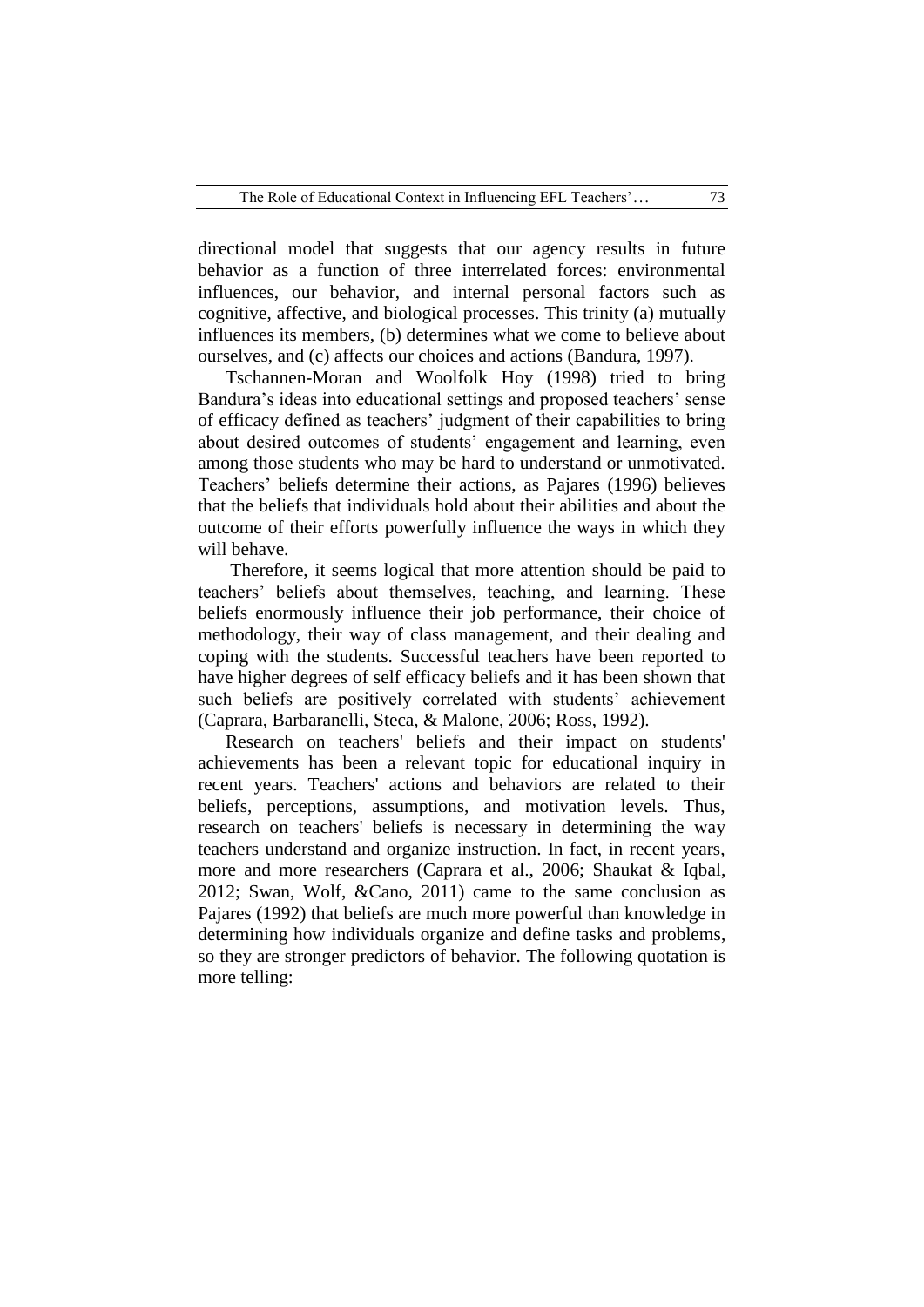People who have a low sense of efficacy in a given domain shy away from difficult tasks…have low aspirations and weak commitment to the goal they choose…maintain a self-diagnostic focus rather than concentrate on how to perform successfully…dwell on their deficiencies and obstacles they encounter…slacken their efforts and give up quickly…fall easy victim to stress and depression. A strong sense of efficacy enhances personal accomplishments. People with high efficacy beliefs approach difficult tasks as challenges to be mastered rather than as threats to be avoided. Such an outlook fosters interest and deep engrossment in activities. They set themselves challenging goals and maintain strong commitment to them…maintain a taskdiagnostic focus that guides effective performance…heighten and sustain their efforts in the face of failure…attribute failure to insufficient effort or deficient knowledge and skills that are acquirable. Such an outlook produces personal accomplishments, reduces stress, and lowers vulnerability to depression (Bandura, 1993, p. 144).

With such importance and power, it would be promising if sense of efficacy beliefs were stable across different contexts. However, unfortunately, efficacy beliefs are not viewed stable and fixed traits of an individual, but rather, they are dynamic and learned systems of beliefs held in context to perform a task at a certain level of quality. According to Kumaravadivelu (2012), teachers' beliefs do not remain stable within teachers if the context of teaching differs, as a result such beliefs can change and vary due to the specificity of teaching task. That is why sense of efficacy belief has been introduced as a situation-specific construct (Bandura, 1997).

Many scholars have emphasized the role of this contextspecificity in raising or lowering efficacy beliefs (Bandura, 1997; Kumaravadivelu, 2012; Moran & Hoy, 1998; Pajares, 1996). However, this context-specificity and its functioning have not been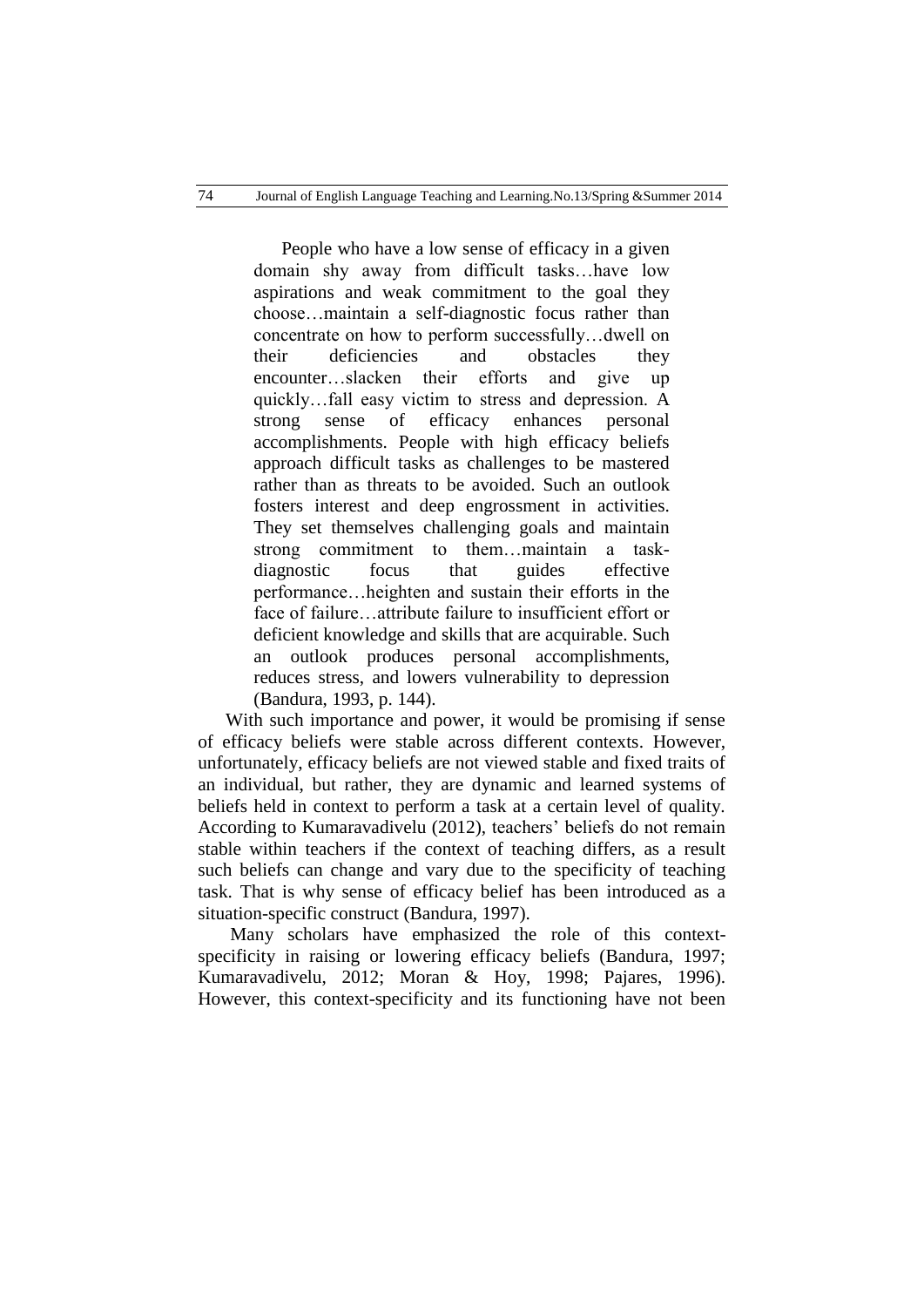practically addressed. To address this specificity we first refer to efficacy building sources.

## *Efficacy Building Sources*

According to Hall (2011), teachers' beliefs are derived from and influenced by a range of sources including the perspectives of others (e.g., colleagues, teacher-trainers and educators, and academic research and researchers) and their own practical experience of what is and is not successful. This suggests that a two-way relationship exists between beliefs and practice, with beliefs informing practice and practice informing what an individual may believe. Likewise, Bandura (1986) argued that perceived self-efficacy beliefs originating from different sources of information are transferred vicariously, through social feedback, and as a result of direct experience. According to Bandura (1977), individuals construct their self-efficacy beliefs from four sources of information:

First, enactive mastery experiences (performance accomplishment). Mastery experience is the most important factor determining a person's self-efficacy. Efficacy beliefs are generated from successes and failures when performing a task. Success tends to strengthen beliefs in one's efficacy whereas failures tend to weaken them. If one is successful in a performance and knows himself/herself as the reason of success, efficacy is enhanced, but a failure or a success thought to be the result of an external element causes a negative prediction about future and decreases the sense of efficacy.

Second, vicarious learning experiences (modeling). This is related to a model observed by the teacher. A successful model helps the teacher reach a higher level of efficacy but a poor performance with which the observer can identify has a bad effect. Bandura (1997) posited that while observing others" attainments, individuals compare themselves as performers in the same situation. This process is more effectual when a person sees himself as similar to his own model.

Third, social persuasion. Social persuasion relates encouragements/discouragements. These can have a strong influence as most people remember times where something said to them significantly altered their confidence. While positive persuasions increase self-efficacy, negative persuasions decrease it. When people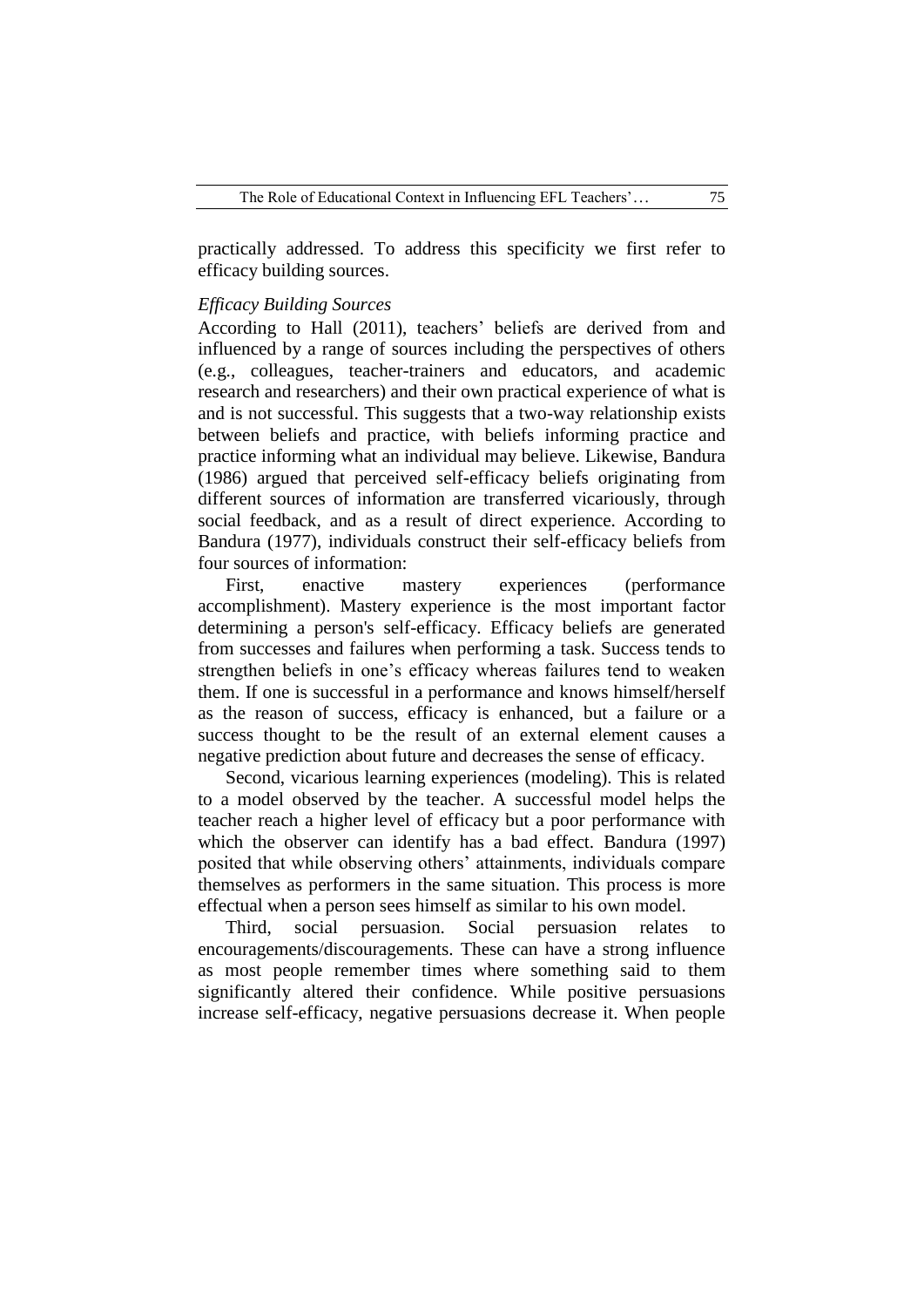receive realistic appraisals from their significant others, i.e., "evaluative feedback" in the form of verbal persuasion, regarding their attainments, they seem to strengthen their beliefs on the capabilities they have to achieve what they want.

Finally, fourth, psycho-physiological arousal. Affective states influence people"s beliefs of self-efficacy. Physiological arousal in the form of mood, stress, and subjective threats affects people's performance. Teachers' feelings during their performance in teaching, influences their sense of efficacy. If there is a state of anxiety and stress, the teacher will deem it as a drawback and therefore works as a detriment to the teachers' efficacy.

On the one hand, a sound conclusion based on what went on above is that proper or improper functioning of these sources will drastically influence teachers" sense of efficacy beliefs. On the other hand, the negative or positive presence of these sources can bring about different instructional contexts that can further feed into the sources themselves. This study is to demonstrate that in the broad Iranian context, the functioning of these sources has caused two separate micro contexts to emerge, each of which with its own characteristics and idiosyncrasies.

#### *Two Micro Contexts of English Teaching/Learning in Iran*

The common idea is that classroom is a place where a teacher and a number of students, gather for pedagogical purposes. However, in addition to their physical or virtual location and pedagogic function, classrooms are also social environments; that is, language lessons can be understood as social events based upon social relationships and social interaction (Hall, 2011). The beliefs and expectations of parents, institutional managers and governmental agencies beyond the classroom and the relationships between the participants in the classroom affect classroom practices and behavior. Therefore, diversity and complexity are fundamental elements of language teaching and learning, making each classroom unique and contextspecific (Hall, 2011).

In Iran, English is taught and learnt in two broad contexts: state schools and language institutes, each of which with its own educational system. State schools cannot charge tuition fee and are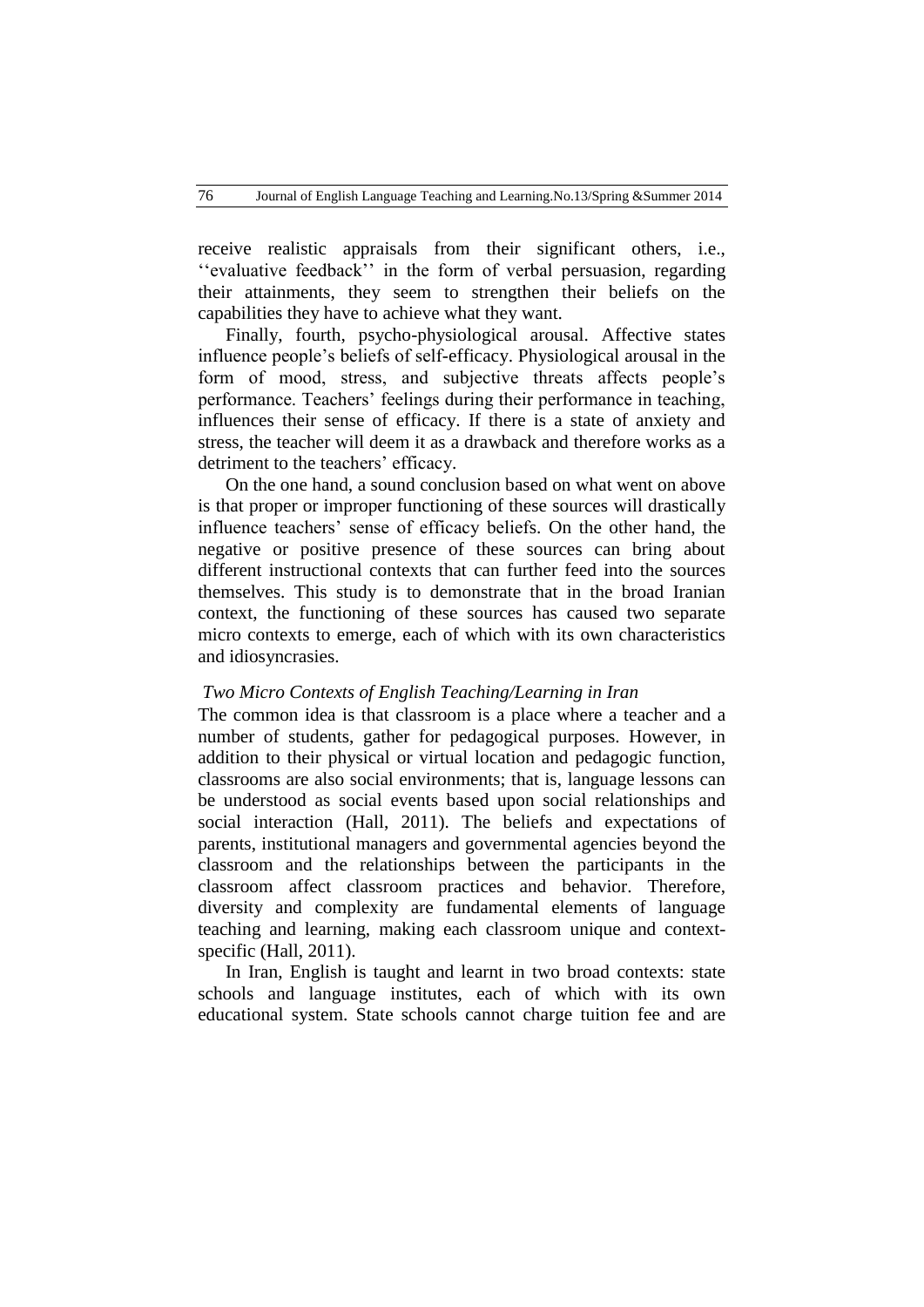funded by the government and admit all students regardless of their economical, social and personal background. By law, state schools must educate all students, including students with special needs. To enroll in a state school, parents register their children by filling out the necessary paperwork. State schools" classes are usually more populated than those of institutes. Teachers employed in such schools have related university degrees and are supposed to teach for a period of thirty years during which they may not be observed at all. English as a subject is taught once a week for 90 minutes, usually in classrooms without any visual or audio facilities. The books taught in state schools are the same across the country.

On the other hand, institutes are financially independent; their budget comes from students' tuition fee. The ministry of education, of course, puts some constraints on them like the safety of their building, and the amount of tuition fee they can charge. These institutes, however, have their own educational and pedagogical programs, and their classes are less populated than those of state schools. These institutes have their own teaching material, system of employing teachers, teacher training courses and evaluation. English language teachers are employed after taking the required employment test, regardless of their university degree, observed each semester by supervisors and will be given promotion if they fulfill the institute expectations. English is taught three times a week, 90 minutes per session.

It seems that private language institutes, compared with state schools, have been more successful in helping students achieve more knowledge of English, especially in communicative modes of the language (Abasi et al., 2009; Kalantari & Gholami, 2011). This is reflected in the establishment of hundreds of English language institutes all over the country and the parents' rush on registering their children" names in such institutes.

Certainly, for a language learning program to be successful many factors must work in harmony such as policy makers, syllabus designers, materials developers, teachers, students, and parents. Among the factors mentioned, teachers' role is of great importance, as Harmer (2007, pp. 108-110) sees the roles of the L2 teacher as controller, prompter, participant, resource and tutor. This has been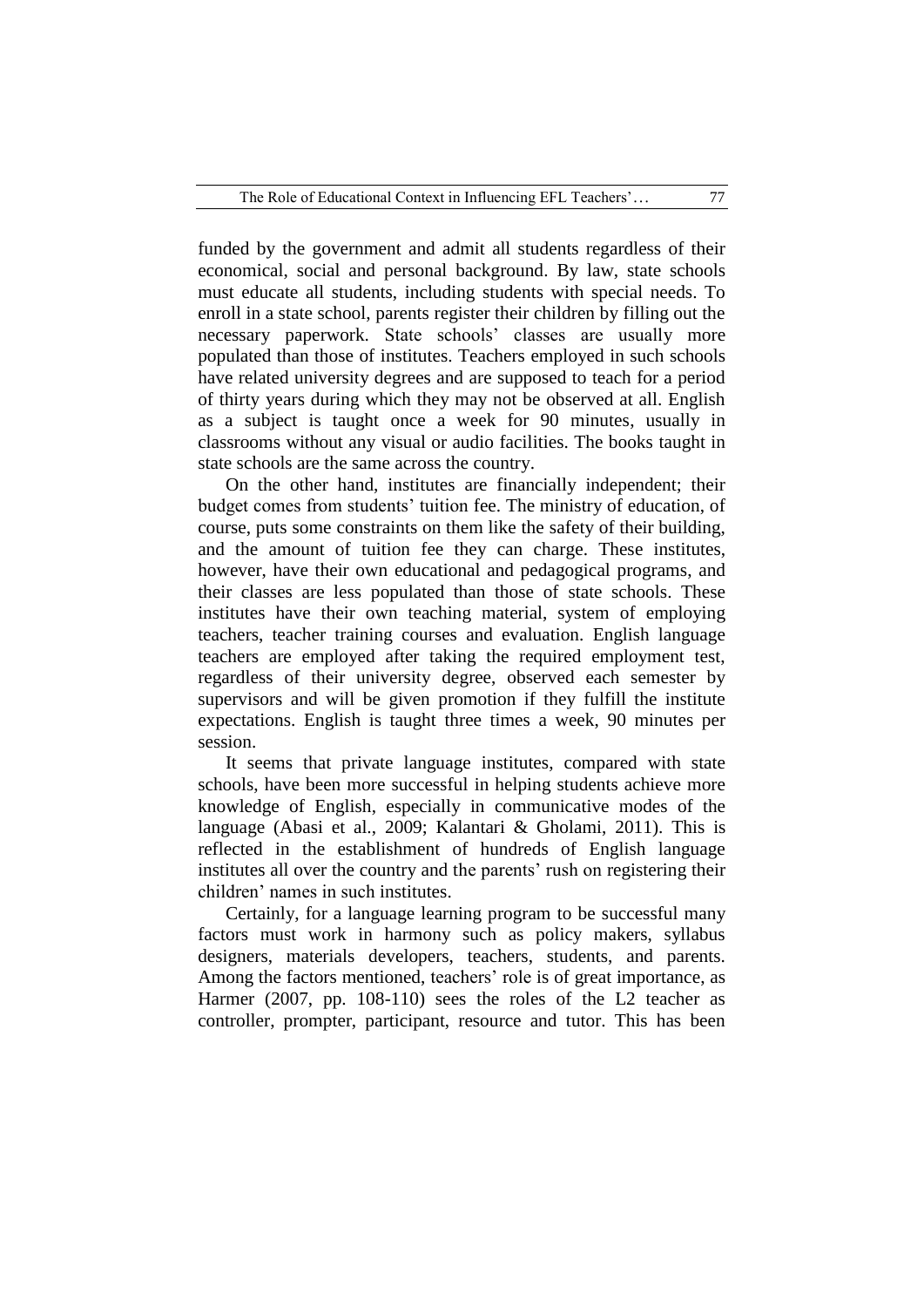realized by many people including parents within the country causing them to ascribe the institutes' success to enjoying more qualified teachers which is not really the case because many of the English teachers who work in these institutes are working in state schools simultaneously.

It appears that the same teachers are functioning differently in two different settings. This is the issue that this study wants to investigate with reference to Albert Bandura's sense of efficacy theory. We believe that the overall context of such institutes might differ because efficacy-building sources function differently. This can be investigated in terms of the sources of efficacy that each context provide its teachers with. To this end, this study was an attempt to find out if context influences teachers' sense of efficacy beliefs and, if so, how.

# **Methodology**

## *Participants*

Thirty EFL teachers were chosen as participants of the study with either B.A or M.A degrees in TEFL. All of them were working in both language institutes and state high schools simultaneously. Their teaching experience ranged from seven to twelve years, which assured us that their efficacy beliefs were no longer malleable (According to Moran and Hoy (1998), after about five years sense of efficacy beliefs come to a stable point).

## *Procedure*

The long form of Ohio State Teacher Efficacy Scale or Teachers' Sense of Efficacy Scale, developed by Tschannen-Moran and Hoy (2001) (see appendix 1) was used as the instrument to measure the construct among the teachers. According to Klassen et al., (2009), the reliability and validity of the instrument have been explored and established in different educational contexts with an average α of 86.15. This measure has twenty-four Likert-type 9-point scale items all in the form of questions. The participants were asked to answer the questionnaire items twice with no time interval: once based on state school context and once based on that of private language institute. Afterwards, they were invited to a brief interview designed to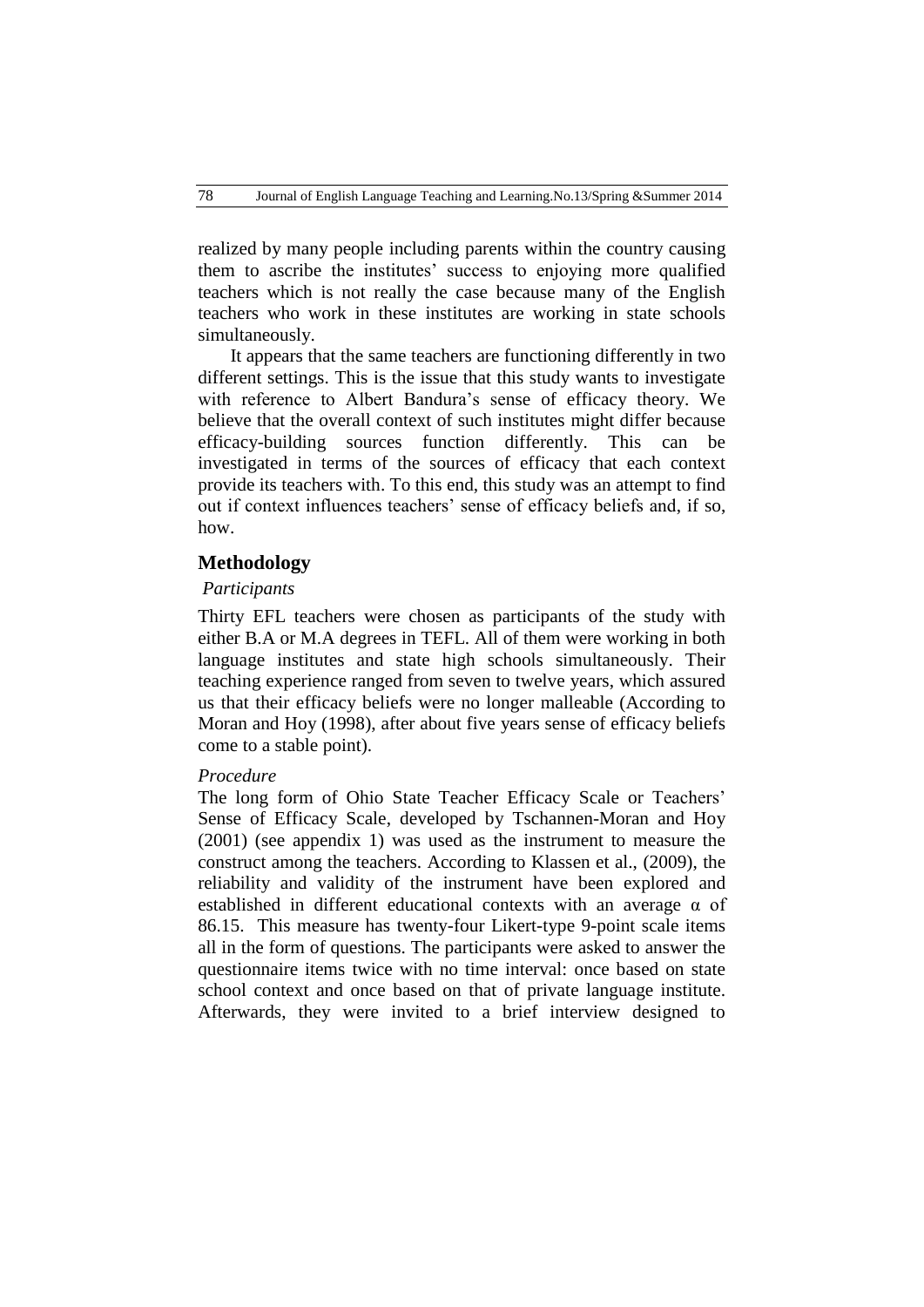investigate further the reasons for which they had scored higher in either context. Specifically, they were required to answer the following question: *"Why did you give yourself a better score in either the institute or the school context?"*

Both contexts were observed and analyzed by the researcher in terms of different factors influential in raising or lowering efficacy beliefs among the teachers. The observation and analysis aimed at finding out whether the sources of efficacy beliefs, put forward in Bandura"s theory, functioned differently in the two contexts.

#### *Data Analysis*

The participants" answers to the items of the questionnaire were tallied and two scores (out of nine) were assigned to each of the participants because they answered the items twice according to the contexts. Later a paired sample t-test was run for any possible significant difference between the participants' dual answers. The results were discussed with the participants for further insight. The researcher's observation and analysis aimed at the way sources of efficacy were functioning in the two contexts.

# **Results and Discussions**

## *Teachers' Responses to the Questionnaire*

As pointed out earlier, the items of teachers' sense of efficacy questionnaire were answered by the participants twice with regard to the school and the institute contexts, respectively. Since the questionnaire was a 9-scale Likert type, the participants" answers were added up and averaged out of nine. Each participant was assigned two scores: school score and institute score. Table 1 summarizes the descriptive statistics.

Table 1

|        |           | Mean   | N  | Std. Deviation | Std. Error Mean |
|--------|-----------|--------|----|----------------|-----------------|
| Pair 1 | school    | 6.0867 | 30 | 1.25112        | .22842          |
|        | institute | 6.9887 | 30 | .16580         | .21285          |

*Descriptive Statistics for the Participants' Dual Scores*

As the table shows, the participants' mean score in the institute context (6.98) was higher than their mean score in the school context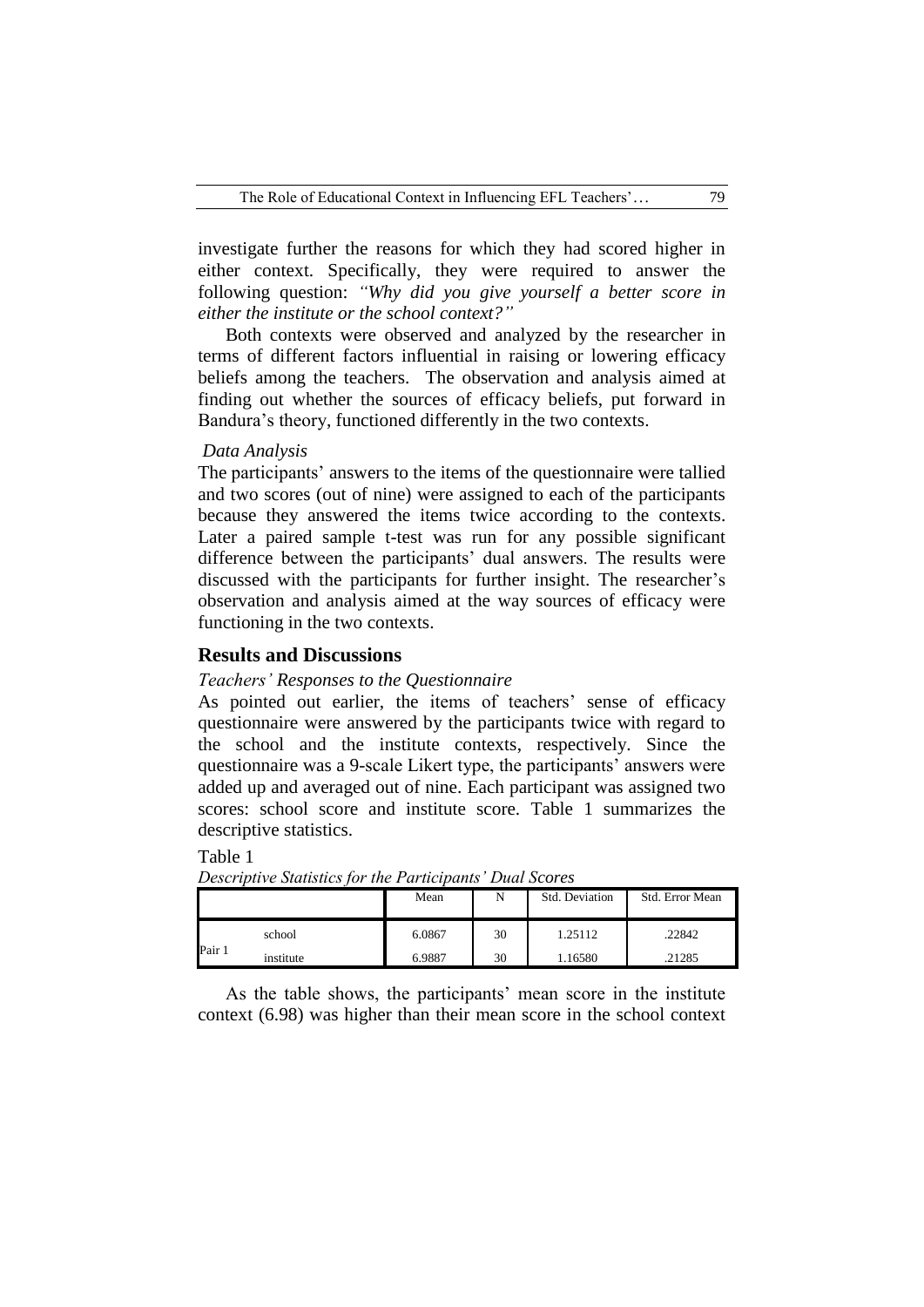(6.08). To make sure that the difference in means was a significant one, a paired sample t-test was run, the results of which are shown in Table 2.

Table 2 *Paired Sample t-test for the Teachers' Dual Scores*

|        |                    | <b>Paired Differences</b> |                |        |                                                         |           |          | df | $Sig. (2-$<br>tailed) |
|--------|--------------------|---------------------------|----------------|--------|---------------------------------------------------------|-----------|----------|----|-----------------------|
|        |                    | Mean                      | Std. Deviation | Mean   | Std. Error 95% Confidence Interval of<br>the Difference |           |          |    |                       |
|        |                    |                           |                |        | Lower                                                   | Upper     |          |    |                       |
| Pair 1 | school - institute | $-.90200$                 | 1.04110        | .19008 | $-1.29075$                                              | $-.51325$ | $-4.745$ | 29 | .000                  |

It can be inferred from Table 2 that there was a significant difference in the scores for school context (M=6.08, SD=1.25) and institute context (M=6.98, SD=1.16); t (29) =-4.74,  $p = 0.00$ ." Since the participants of the study were the same for the two contexts, this difference can be accounted for by referring to the settings in which they were teaching. A plausible deduction can be made that the participants (English language teachers) felt more sense of efficacy beliefs in the institute context than in the school context. This, of course, was further explored by conducting a brief interview with the teachers themselves.

## *The Interview with the Participants*

After the answers to the items of the questionnaire were added up, the participants were invited to a brief interview lasting about five minutes on the possible reasons for which they had given a better/worse score to themselves regarding their sense of efficacy in either context. Specifically the interview was around this question: "Why did you give yourself a better score in either the institute or the school context?" Table 3 summarizes the interview findings. The frequency of each response is in the parentheses.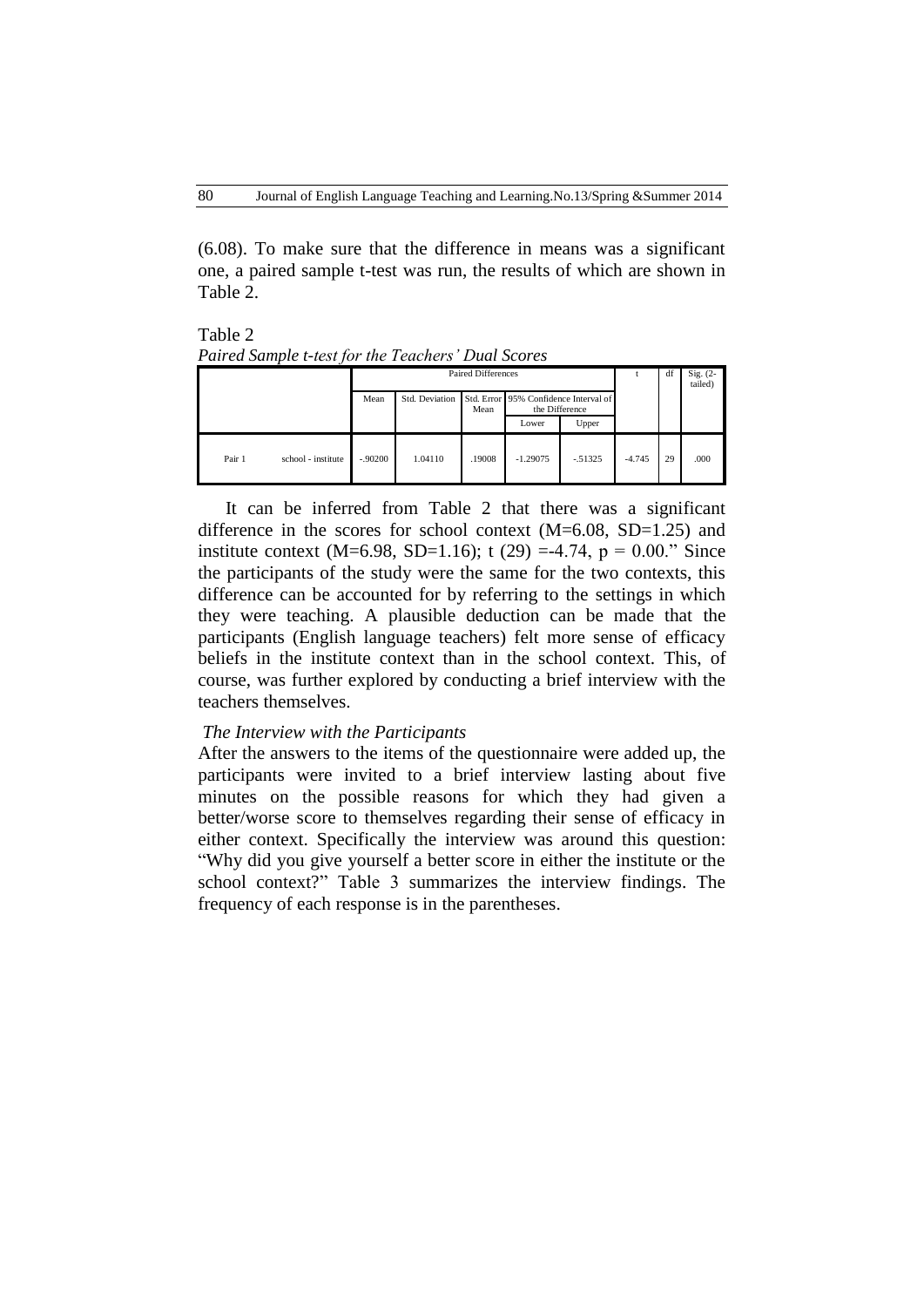# Table 3

*The Interview Findings*

| Why did you give yourself a better score in either the institute or the school<br>context? Because |                                                                                                                          |                                                                                                           |  |  |  |  |  |  |  |
|----------------------------------------------------------------------------------------------------|--------------------------------------------------------------------------------------------------------------------------|-----------------------------------------------------------------------------------------------------------|--|--|--|--|--|--|--|
|                                                                                                    | <b>The</b><br>of<br>the<br>reasons<br>participants for having higher<br>scores in institute context                      | The reasons of the participants<br>$\overline{a}$<br>for having higher scores in<br>school context        |  |  |  |  |  |  |  |
| $\overline{a}$                                                                                     | I think I learn as I teach (20).                                                                                         | The students are not good<br>$\overline{a}$                                                               |  |  |  |  |  |  |  |
|                                                                                                    | I like challenges raised in the<br>classroom (17).                                                                       | enough to challenge me (3).<br>No observers, colleagues or                                                |  |  |  |  |  |  |  |
|                                                                                                    | I think an English teacher<br>should speak English in the<br>class $(23)$ .                                              | principal interfere with my<br>teaching $(2)$ .<br>I am not under time pressure                           |  |  |  |  |  |  |  |
|                                                                                                    | Since I know my teaching is<br>observed, I try my best (21).                                                             | to cover the material; I have<br>one book to cover during                                                 |  |  |  |  |  |  |  |
|                                                                                                    | Students here are motivated<br>and talented (27).                                                                        | nine month $(3)$ .<br>I am not obliged to speak                                                           |  |  |  |  |  |  |  |
|                                                                                                    | Working<br>here<br>is<br>more<br>prestigious than working in<br>school (22).                                             | English<br>in<br>the<br>class<br>something<br>that<br>really<br><i>is</i><br>challenging to me $(3)$ .    |  |  |  |  |  |  |  |
|                                                                                                    | I am better paid here (10).                                                                                              | Managing school classes are                                                                               |  |  |  |  |  |  |  |
|                                                                                                    | The process through which I<br>have become a teacher here<br>reliable<br>is<br>more<br>and<br>academic (24).             | really easier (1).<br>restricted<br>L<br>am<br>not<br>to<br>regulations (3).<br>I have been teaching same |  |  |  |  |  |  |  |
|                                                                                                    | My colleagues are<br>really<br>helpful and knowledgeable;<br>we discuss teaching issues<br>during breaks (14).           | books for years, I don't need<br>any more preparation (2).                                                |  |  |  |  |  |  |  |
|                                                                                                    | I see myself more an English<br>teacher here (19).                                                                       |                                                                                                           |  |  |  |  |  |  |  |
|                                                                                                    | I must prepare before the<br>class; this makes me learn<br>more (12).                                                    |                                                                                                           |  |  |  |  |  |  |  |
|                                                                                                    | I see more correspondence<br>between what I learnt and<br>what I teach here (18).                                        |                                                                                                           |  |  |  |  |  |  |  |
|                                                                                                    | The material here is various<br>(23).                                                                                    |                                                                                                           |  |  |  |  |  |  |  |
|                                                                                                    | The number of student here<br>is fewer than that of school;<br>this makes it easier for me to<br>deal with students(25). |                                                                                                           |  |  |  |  |  |  |  |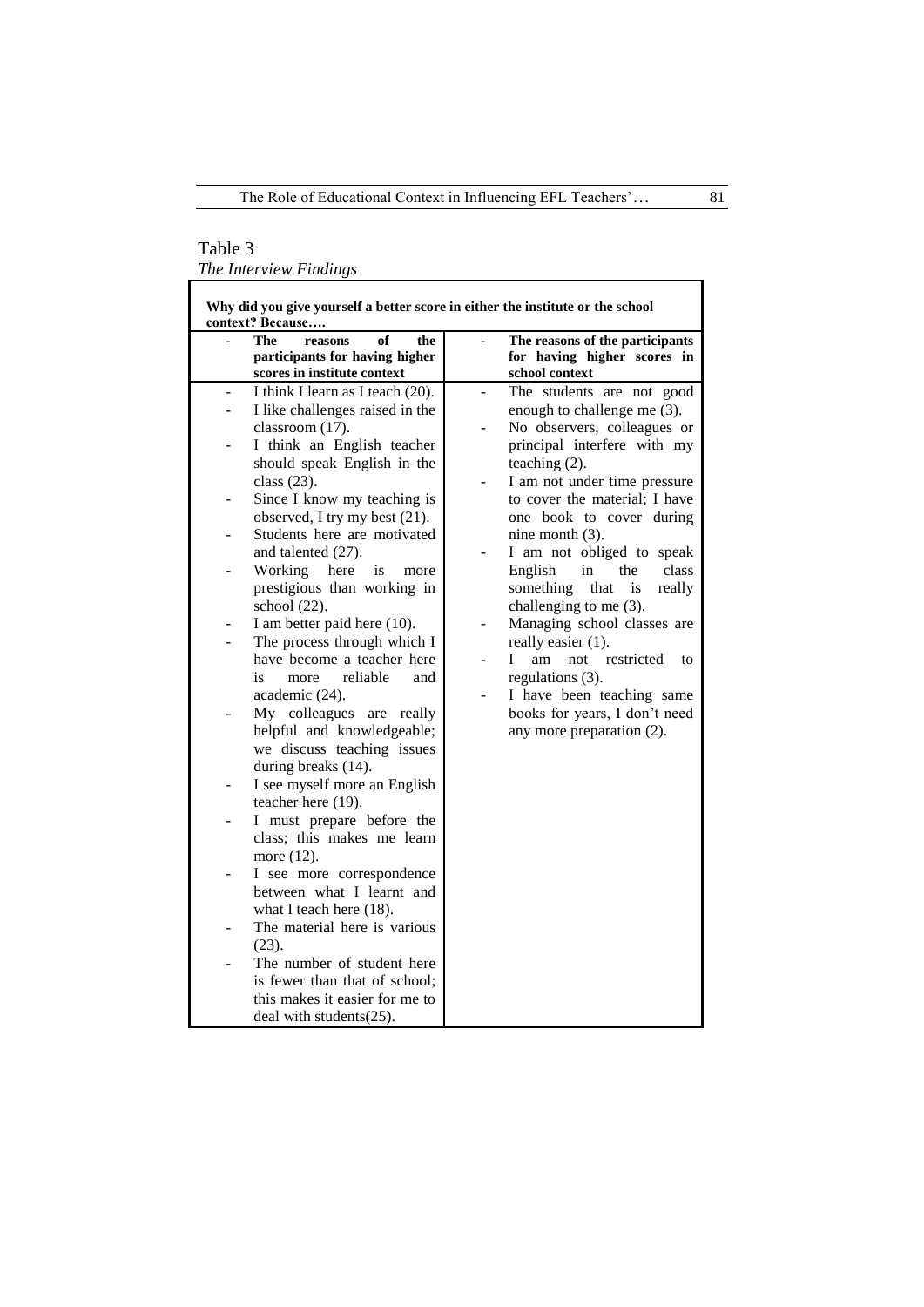Three participants of the study (ten percent) had a higher score in favor of school context and twenty seven (ninety percent) had higher scores in favor of the institute context. Although there are a variety of reasons for which the majority of participants had tendency to teach in the institute context, we can cluster their responses around the idea that teaching in institute is more challenging which leads to more preparation, motivation, hard work, responsibility and joy, hence higher efficacy beliefs for teachers.

It can be inferred from the interview results that the teachers have ascribed their sense of efficacy beliefs to factors which are present in their context of teaching such as books, number of students, colleagues, syllabus, employment process, students" motivation, being observed, money, and sense of achievement,etc, all of which functioning in an overall instructional setting.

# *The Researcher's Observation and Analysis of the Two Contexts Based on Efficacy Building Sources*

According to Bandura (1977), individuals construct their sense of efficacy beliefs from four main sources of information: enactive mastery experience (performance accomplishment), vicarious learning experiences (modeling), social persuasion from significant others, and psycho-physiological arousal. Now let's see how these sources might be functioning in the two contexts of this study based on the researchers" observation and analysis of the two contexts; school and institute.

The first source concerns the teachers' sense of achievement in their profession. Mastery experience is the most important factor deciding a person's self-efficacy (Bandura, 1997). Put simply, success raises self-efficacy, failure lowers it. This sense of success seems to be more present in the context of institute which can be corroborated in the teachers" responses to the related questionnaire, in the results of the interview and finally in the students' achievement.

However, the question worth asking is, "How does the institute context bring about this performance accomplishment on the part of the teachers?". It seems that the answer to this question lies in the fact that there are factors, in the institute context, such as the number of students in each class, the teachers' preparation, the parents'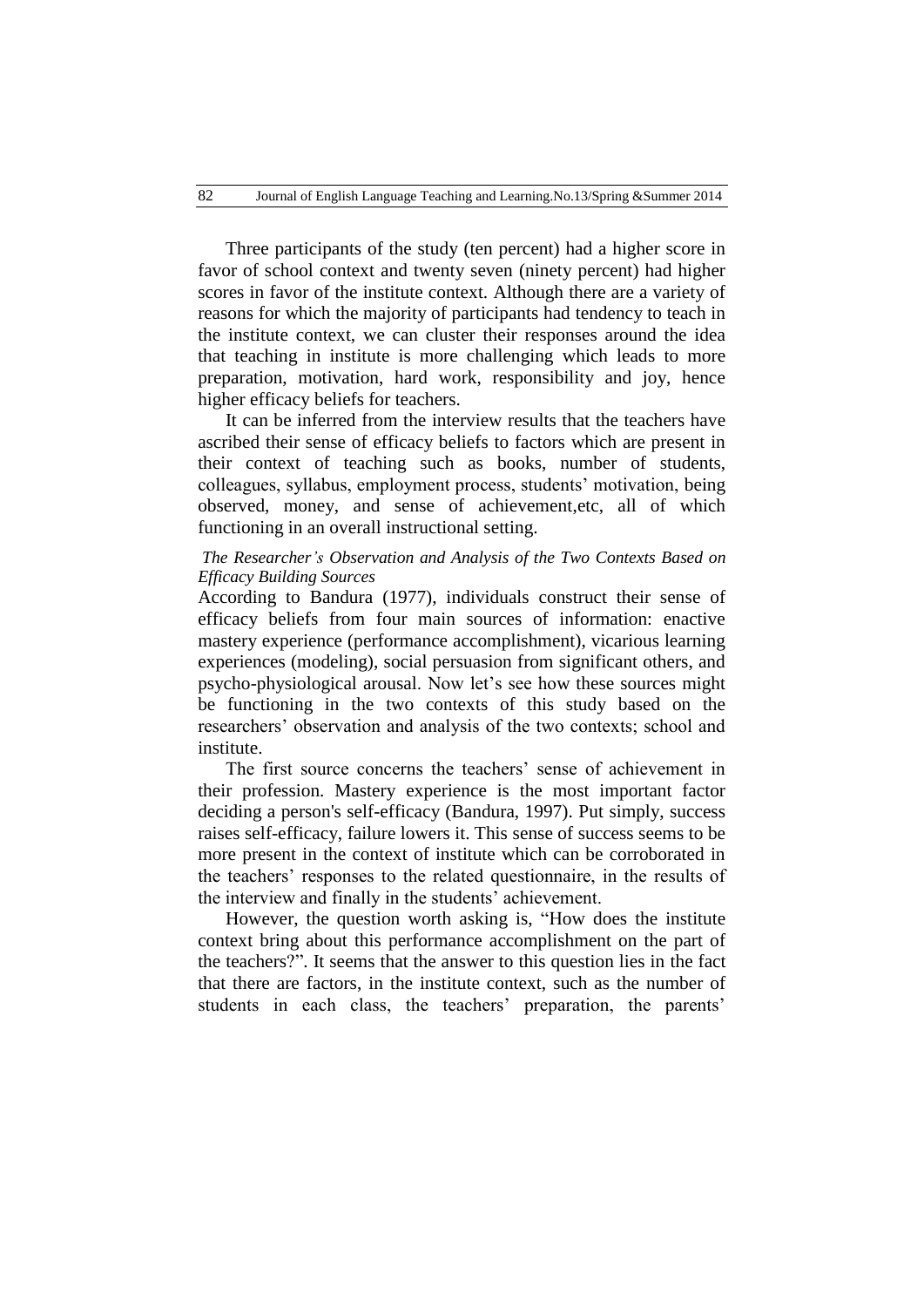expectation, the system"s requirements, the rigorous syllabus, the teacher training program and many others which cause a teacher to see himself/herself in progress and, as a result, feel more sense of efficacy belief, which is positively correlated with students' achievement (Caprara, Barbaranelli, Steca, & Malone. 2006; Ross, 1992). It seems that the above mentioned factors are less present in the context of school, which can lead to a teacher feeling failure in his/her profession, and subsequently, resulting in lower efficacy beliefs.

The second source of efficacy beliefs is vicarious learning experiences (modeling). A successful model helps the teacher reach a higher level of efficacy but a poor performance with which he/she can identify has a bad effect. This source has its roots in the comparison a person makes between himself and the person who is performing. In the context of the English language institute, there are many language teachers working, meeting, and being in touch with one another during the semesters. This provides them with opportunities to observe each others" classes, discuss related teaching issues and see each others" accomplishments. This leads to a constructive vicarious learning process, which raises efficacy beliefs among the teachers. Such an opportunity is not available in the school context.

The third source regards social persuasion which is encouragements/discouragements (social constructive feedbacks) received by the teachers from people who are significant to them. Unfortunately, such feedbacks are not provided at schools, and, in fact, a teacher's class may not be observed for years while in the institute context, the teachers' classes are observed periodically and the necessary feedbacks will be given to the teachers to build upon them. This constructive feedback, which is a social persuasion, causes teachers" efficacy beliefs to rise.

Finally, the fourth source is psycho-physiological arousal. Affective states influence people's beliefs of self-efficacy. Physiological arousal in the form of mood, stress, and subjective threats affects people's performance. Teachers' feelings during their performance in teaching, influences their sense of efficacy beliefs. It seems that the mastery experiences that a teacher obtains can feed into psycho-physiological states and as a result raise efficacy beliefs among teachers. From the teachers' responses and the results of the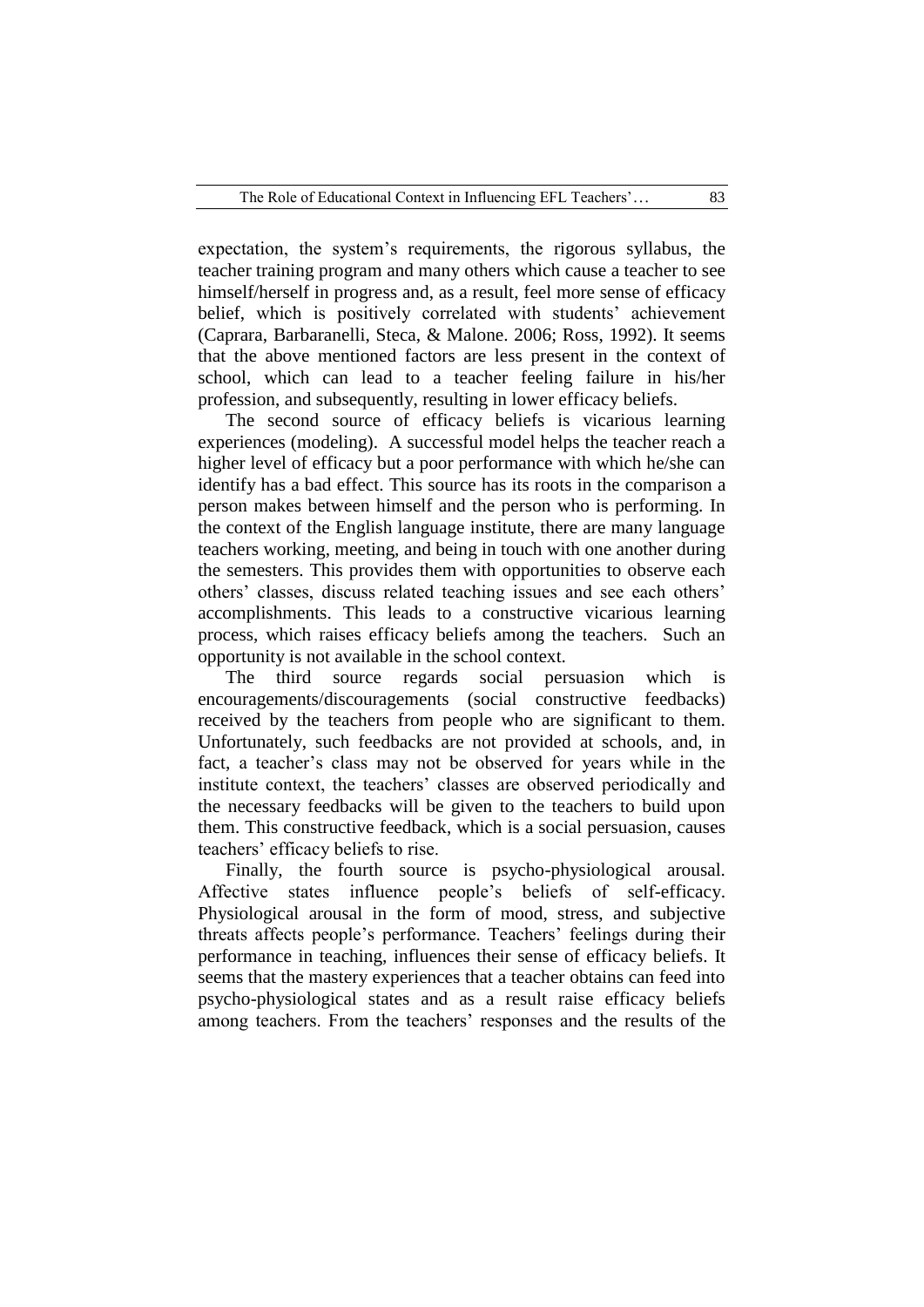interview it can be deduced that, as a result of mastery experiences, for the majority of the teachers psycho-physiological sources might be better functioning in the institute context.

# **Conclusion**

Beliefs are viewed as driving forces behind decisions made and actions taken by individuals throughout their lives and teachers are no exception in this regard. According to Kumaravadivelu (2012), there is a close connection between teachers" beliefs and their teaching behavior and there is overwhelming evidence that such beliefs play a crucial role in shaping teaching performance. However, teachers" beliefs do not remain stable within teachers if the context of teaching differs.

The literature shows that context greatly influences teachers' sense of efficacy beliefs and, in fact, such beliefs have been introduced as situation-specific. Hence, this specificity has not been dealt with operationally or systematically; that is, few scholars have done practical or tangible works on how context might influence sense of efficacy beliefs. The present study tried to account for this influence by referring to sense of efficacy beliefs sources propounded by Bandura(1997), namely enactive mastery experiences, vicarious learning experiences, social persuasion, and psycho-physiological arousal.

Exploring the sense of efficacy beliefs among the same English language teachers teaching in two different contexts namely, schools and private institutes, we found out that efficacy-building sources were functioning differently in the two contexts and, as a result, had brought about higher or lower sense of efficacy beliefs among the teachers. Since the positive influence of sense of efficacy beliefs on teachers" performance is now an agreed upon finding, it is suggested that educational systems should try to raise such beliefs among their teachers through building upon sources from which efficacy beliefs can be obtained. Therefore, the question arises as to how teacher education programs can help their teachers develop higher efficacy beliefs.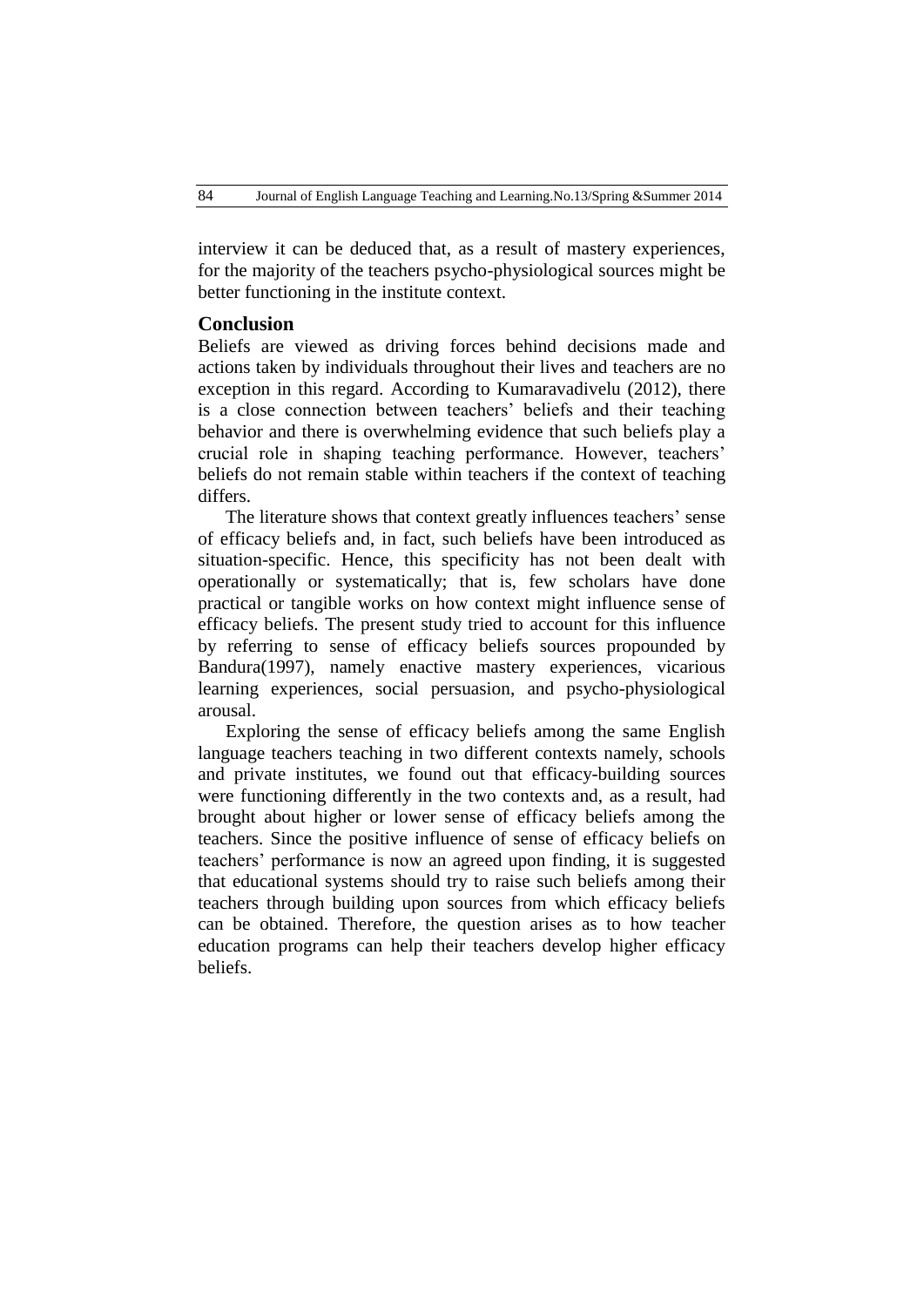## **References**

- Abasi, M., Ahmadi, & Lotfi, (2009). English language teaching and learning problems in high schools. *Knowledge and Research in Humanities*, 22,141-156.
- Amini, A. & Heidari, L. (2013). The effect of focus-on-form instruction on learning simple past tense and definite articles among Iranian EFL learners. *International Journal of Language Learning and Applied Linguistics World,* 4(4), 45 – 59.
- Bandura, A. (1977). Self-efficacy: toward a unifying theory of behavioral change. *Psychological Review*, 84(2), 191-215.
- --------------- (1993). Percieved self-efficacy in cognitive development and functionning. *Educational Psychologist*, 28(2), 117-148.
- Caprara, G. V., Barbaranelli, C., Steca, P., & Malone, P. S. (2006). Teachers' self-efficacy beliefs as determinants of job satisfaction and students' academic achievement: A study at the school level. *Journal of School Psychology*, 44, 473–490.
- Chacon, C.T. (2005). Teachers' perceived efficacy among English as a foreign language teachers in middle schools in Venezuela. *Teaching and Teacher Education*, 21, 257 -272.
- Hall, G. (2011). *Exploring English language teaching*. Taylor & Francis e-Library.
- Harmer, J. (2007). *The practice of English language teaching*, 4th edition. Pearson, Longman.
- Henson, R.K. (2001). Teacher self-efficacy: substantive implications and measurement dilemmas. Paper Presented at the Annual Meeting of the Educational Research Exchange (College Station, TX, January 26).
- Kalantari, R. & Gholami, J. (2012). Identifying and prioritizing influential factors in English language teaching and learning in schools. *The Quarterly of Educational Crativity*,46.
- Klassen, R.M. et al. (2009). Exploring the validity of teachers' sense of efficacy scale in five countries. *Contemporary Educational Psychology, 34, 67-76*.
- Kumaravadivelu, B. (2012). *Language teacher education for a globlal society*. Taylor and Francis.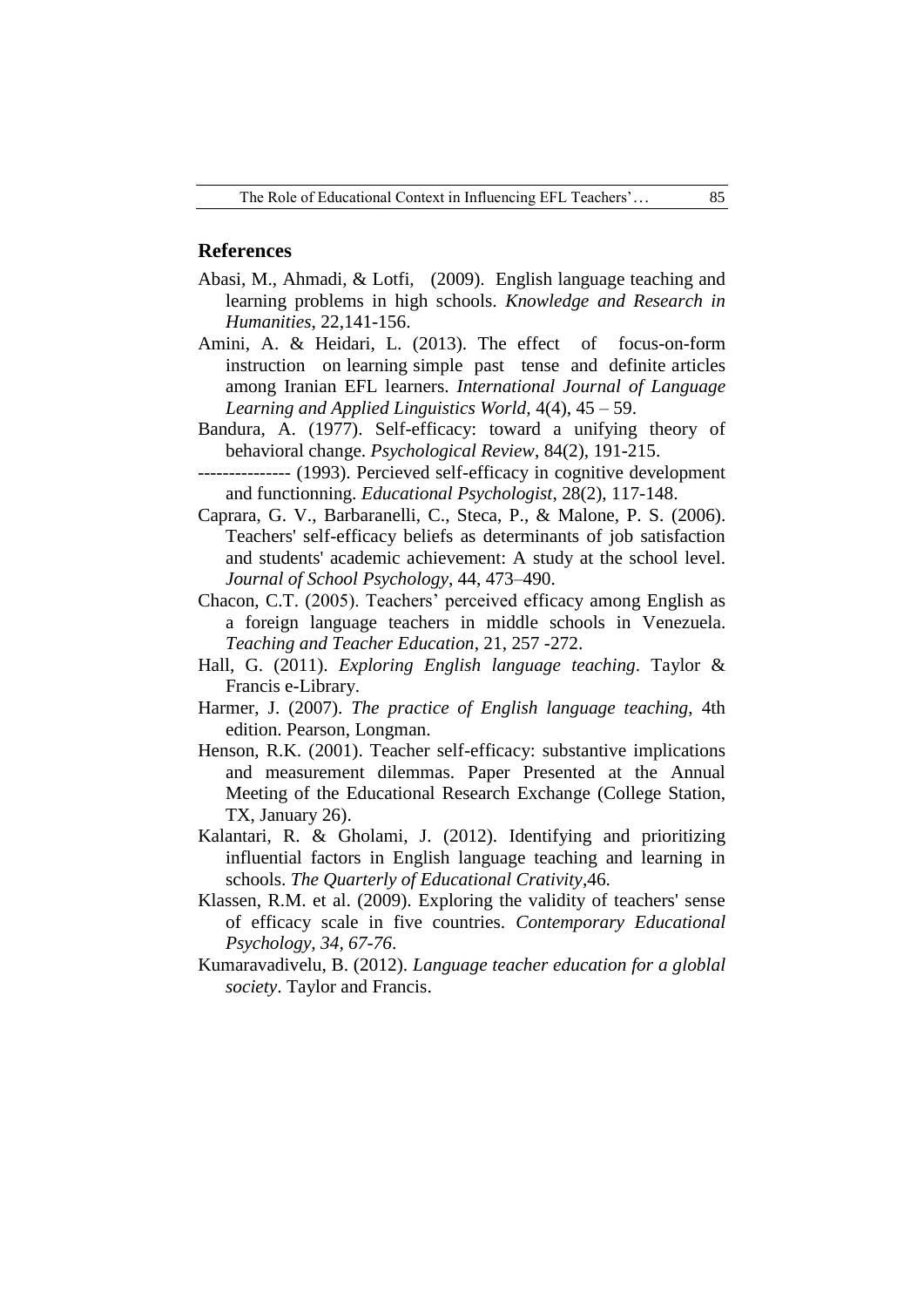- Pajares, F. (1996). Self-efficacy beliefs in academic settings. *Review of Educational Research*, 66(4), 543-578.
- Ross, J.A. (1992). Teacher efficacy and the effect of coaching on student achievement. *Canadain Journal of Educationdu*, 17(1).
- Sakhuat, S. & Iqbal, H.M. (2012). Teacher self-efficacy as a function of student engagement, instructional strategies and classroom management. *Pakistan Journal of Social and Clinical Psychology*, 9(3), 82-85.
- Swan, B.G. et al. (2011). Changes in teacher self–efficacy from the student teaching experience through the third year of teaching. *Journal of Agricultural Education*, 52(2), 128–139.
- Tschannen-Moran, M. & Wolfolk Hoy A. (1998). Teacher efficacy: its meaning and measure. *Review of Educational Research*, 68,  $202 - 248.$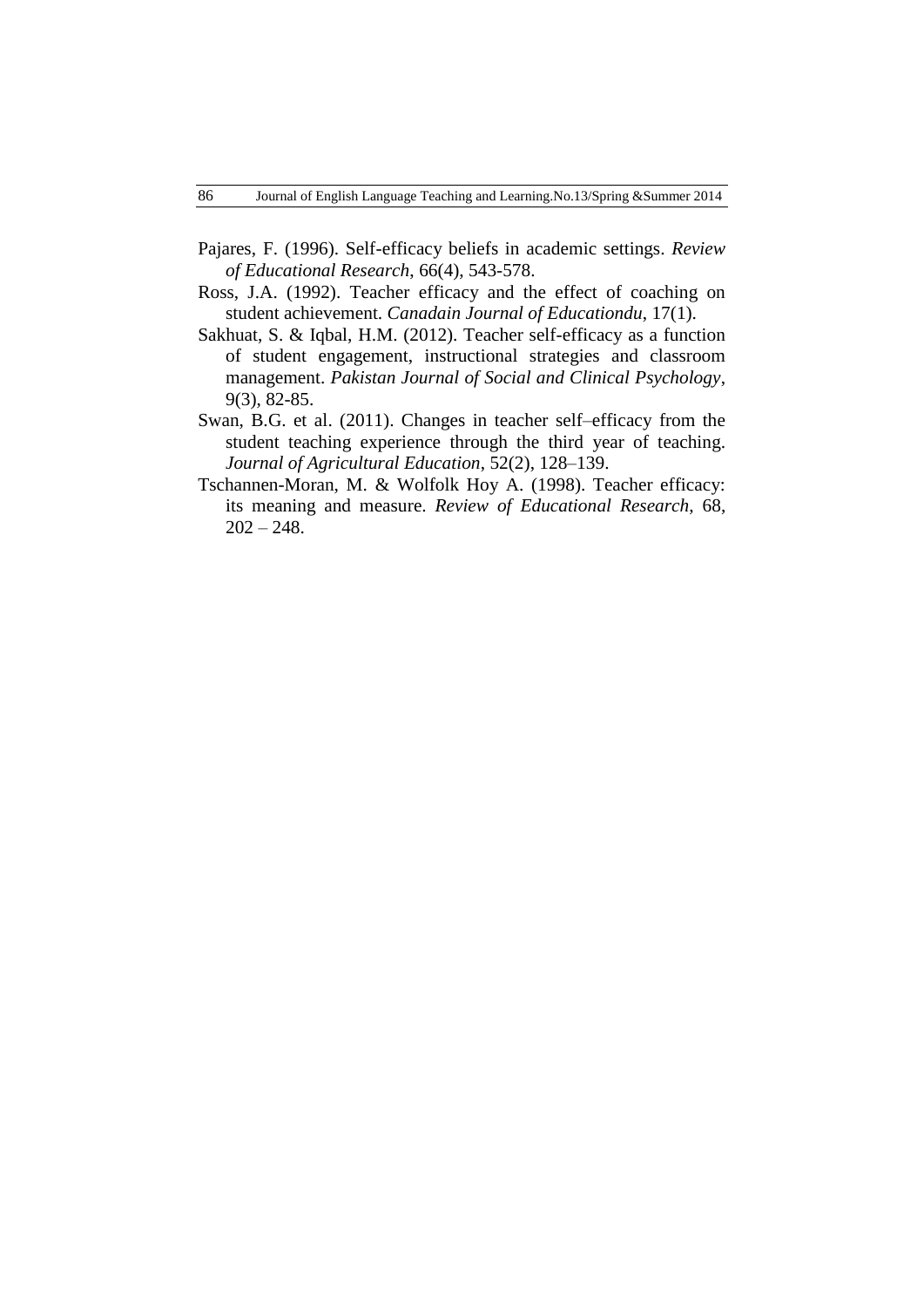$\mathbf{r}$ 

| Appendix                                                         |  |  |  |  |  |  |
|------------------------------------------------------------------|--|--|--|--|--|--|
| Teachers' Sense of Efficacy Scale (Tschannen-Moran and Hoy 2001) |  |  |  |  |  |  |

| <b>Teacher Beliefs</b>                                                                                                                                                                                                                                                                 |         |                                                             | How much can you do? |                                                            |                                                |                                        |                                                |                                                |                                      |  |  |
|----------------------------------------------------------------------------------------------------------------------------------------------------------------------------------------------------------------------------------------------------------------------------------------|---------|-------------------------------------------------------------|----------------------|------------------------------------------------------------|------------------------------------------------|----------------------------------------|------------------------------------------------|------------------------------------------------|--------------------------------------|--|--|
| Directions: This question aire is designed to help us gain a<br>better understanding of the kinds of things that create<br>difficulties for teachers in their school activities. Please<br>indicate your opinion about each of the statements below.<br>Your answers are confidential. | Nothing |                                                             | Very Little          |                                                            | Some                                           |                                        | Quite A Bit                                    |                                                | A Great Deal                         |  |  |
| 1. How much can you do to get through to the most difficult<br>students?                                                                                                                                                                                                               | (1)     | €<br>$\overline{2}$<br>$\mathcal{E}$                        | (3)                  | €<br>4<br>Ι                                                | €<br>5<br>$\mathcal{E}$                        | €<br>6<br>$\mathcal{E}$                | €<br>7<br>$\mathcal{E}$                        | €<br>8<br>$\mathcal{E}$                        | €<br>9<br>$\mathcal{E}$              |  |  |
| 2. How much can you do to help your students think<br>critically?                                                                                                                                                                                                                      | (1)     | $\overline{(}$<br>$\overline{c}$<br>$\mathcal{E}$           | (3)                  | $\overline{(}$<br>4<br>$\mathcal{E}$                       | $\overline{(}$<br>5<br>$\mathcal{E}$           | $\overline{(\ }$<br>6<br>$\mathcal{E}$ | $\overline{(\ }$<br>7<br>$\mathcal{E}$         | $\overline{(}$<br>8<br>$\mathcal{E}$           | €<br>9<br>$\mathcal{E}$              |  |  |
| 3. How much can you do to control disruptive behavior in<br>the classroom?                                                                                                                                                                                                             | (1)     | (<br>$\overline{c}$<br>$\mathcal Y$                         | (3)                  | 4<br>$\lambda$                                             | $\overline{\mathcal{L}}$<br>5<br>$\mathcal{E}$ | $\overline{(}$<br>6<br>$\mathcal{E}$   | $\overline{(}$<br>7<br>$\mathcal{E}$           | $\overline{\mathcal{L}}$<br>8<br>$\mathcal{E}$ | $\overline{(}$<br>9<br>$\mathcal{E}$ |  |  |
| 4. How much can you do to motivate students who show low<br>interest in English learning?                                                                                                                                                                                              | (1)     | $\overline{\mathcal{L}}$<br>$\overline{2}$<br>$\mathcal{E}$ | (3)                  | (<br>4<br>$\mathcal{E}$                                    | $\overline{(}$<br>5<br>$\mathcal{L}$           | $\overline{(}$<br>6<br>$\mathcal{E}$   | $\overline{\mathcal{L}}$<br>7<br>$\mathcal{E}$ | $\overline{(}$<br>8<br>$\lambda$               | $\overline{(}$<br>9<br>$\mathcal{E}$ |  |  |
| 5. To what extent can you make your expectations clear<br>about student behavior?                                                                                                                                                                                                      | (1)     | $\overline{\mathcal{L}}$<br>$\overline{2}$                  | (3)                  | (<br>$\overline{\mathbf{4}}$<br>$\lambda$                  | $\overline{(}$<br>5<br>$\mathcal{E}$           | $\overline{(\ }$<br>6<br>$\mathcal{E}$ | $\overline{(}$<br>7<br>$\mathcal{E}$           | $\overline{\mathcal{L}}$<br>8<br>$\lambda$     | $\overline{(}$<br>9<br>$\mathcal{E}$ |  |  |
| 6. How much can you do to get students to believe they can<br>do well in English class?                                                                                                                                                                                                | (1)     | $\mathcal{E}$<br>(<br>$\overline{c}$<br>$\mathcal{E}$       | (3)                  | €<br>4<br>℩                                                | $\overline{\mathcal{L}}$<br>5<br>$\lambda$     | $\overline{(}$<br>6<br>$\lambda$       | (<br>7<br>$\lambda$                            | $\overline{(\ }$<br>8<br>$\lambda$             | $\overline{(}$<br>9<br>$\mathcal{E}$ |  |  |
| 7. How well can you respond to difficult questions from<br>your students?                                                                                                                                                                                                              | (1)     | $\overline{(}$<br>$\overline{2}$<br>$\mathcal{E}$           | (3)                  | $\overline{(}$<br>4<br>⟩                                   | $\overline{(}$<br>5<br>$\mathcal{E}$           | $\overline{(\ }$<br>6<br>$\mathcal{E}$ | $\overline{(}$<br>7<br>$\mathcal{E}$           | $\overline{(}$<br>8<br>$\mathcal{E}$           | $\overline{(}$<br>9<br>$\mathcal{E}$ |  |  |
| 8. How well can you establish routines to keep activities<br>running smoothly?                                                                                                                                                                                                         | (1)     | (<br>$\overline{c}$<br>$\mathcal{E}$                        | (3)                  | (<br>4<br>$\mathcal{E}$                                    | $\overline{(\ }$<br>5<br>$\mathcal{L}$         | $\overline{(}$<br>6<br>$\mathcal{E}$   | $\overline{(}$<br>7<br>$\mathcal{E}$           | $\overline{(}$<br>8<br>$\mathcal{E}$           | $\overline{(}$<br>9<br>$\mathcal{E}$ |  |  |
| 9. How much can you do to help your students value English<br>learning?                                                                                                                                                                                                                | (1)     | $\overline{(}$<br>$\overline{2}$<br>$\mathcal{E}$           | (3)                  | $\overline{(}$<br>$\overline{\mathbf{4}}$<br>$\mathcal{E}$ | $\overline{(}$<br>5<br>$\mathcal{E}$           | $\overline{(}$<br>6<br>$\mathcal{E}$   | $\overline{(\ }$<br>7<br>$\mathcal{E}$         | $\overline{(\ }$<br>8<br>$\mathcal{E}$         | $\overline{(}$<br>9<br>$\mathcal{E}$ |  |  |
| 10. How much can you gauge student comprehension of<br>what you have taught?                                                                                                                                                                                                           | (1)     | (<br>$\overline{c}$<br>$\mathcal{E}$                        | (3)                  | (<br>4<br>⟩                                                | $\overline{(\ }$<br>5<br>$\mathcal{E}$         | $\overline{(}$<br>6<br>$\mathcal{E}$   | $\overline{(}$<br>7<br>$\mathcal{E}$           | $\overline{(}$<br>8<br>$\mathcal{E}$           | $\overline{(}$<br>9<br>$\mathcal{E}$ |  |  |
| 11. To what extent can you craft good questions for your<br>students?                                                                                                                                                                                                                  | (1)     | $\overline{\mathcal{L}}$<br>$\overline{2}$<br>$\mathcal{E}$ | (3)                  | (<br>4<br>$\lambda$                                        | $\overline{(}$<br>5<br>$\mathcal{E}$           | $\overline{(}$<br>6<br>$\mathcal{E}$   | $\overline{(}$<br>7<br>$\mathcal{E}$           | $\overline{(}$<br>8<br>$\mathcal{E}$           | $\overline{(}$<br>9<br>$\mathcal{E}$ |  |  |
| 12. How much can you do to foster student creativity?                                                                                                                                                                                                                                  | (1)     | (<br>$\overline{c}$<br>$\mathcal{E}$                        | (3)                  | (<br>4<br>⟩                                                | $\overline{(}$<br>5<br>$\lambda$               | $\overline{(}$<br>6<br>$\lambda$       | (<br>7                                         | $\overline{(\cdot)}$<br>8<br>$\lambda$         | €<br>9<br>$\mathcal{E}$              |  |  |
| 13. How much can you do to get children to follow<br>classroom rules?                                                                                                                                                                                                                  | (1)     | $\overline{c}$                                              | (3)                  | 4                                                          | $\overline{(\ }$<br>5<br>$\lambda$             | $\overline{(}$<br>6<br>$\lambda$       | $\big($<br>7                                   | $\overline{(\ }$<br>8<br>$\lambda$             | €<br>9<br>$\mathcal{E}$              |  |  |

 $\overline{\phantom{a}}$